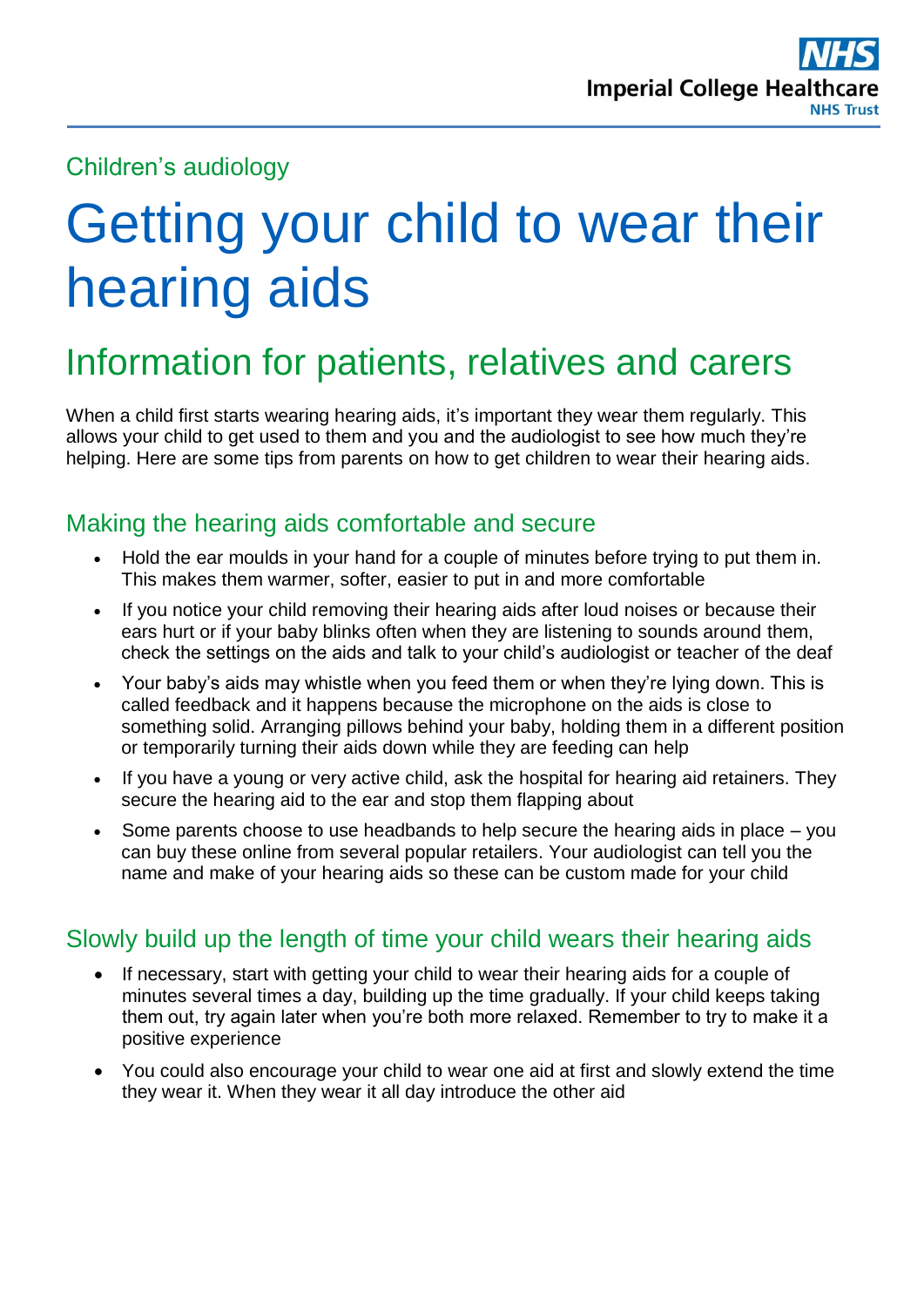# Make wearing hearing aids part of a routine

Try making the hearing aids part of your child's dressing and undressing routine. Put the hearing aids in when they get up and take them out at night.

# Make the hearing aids appealing to your child

Hearing aids and cochlear implants are available in different colours and you can also decorate them with stickers. You can customise them with your child's favourite TV/book characters. Please see the additional information below for links to further information.

# Use distraction techniques when putting the hearing aids in

Try distracting your child with their favourite toy when you're putting the aids in or put them in while your child's concentrating on something, such as the TV.

#### Let your child see other hearing aid users

Try to meet other families with a deaf child so that your child sees they're not the only one. It may also be useful to meet adults with hearing aids so that your child can see that people of all ages wear them.

Books about children with hearing aids can be helpful. Please see the additional information section below.

# Offer rewards for wearing hearing aids

You could use a sticker chart to record every time your child wears their hearing aids and give them a special treat if they wear them for a week.

Your audiologist or teacher of the deaf can discuss these strategies and provide further support.

# Additional information and links

National Deaf Children Society [\(www.ncds.org.uk\)](../www.ncds.org.uk):

- [Getting your child to wear their hearing aids and cochlear implants](https://www.ndcs.org.uk/information-and-support/childhood-deafness/hearing-aids/getting-your-child-to-wear-their-hearing-aids-and-cochlear-implants/)
- [Daisy and Ted's Awesome Adventures](https://www.ndcs.org.uk/information-and-support/parenting-and-family-life/parenting-a-deaf-child/our-childrens-storybooks/daisy-and-teds-awesome-adventures/)